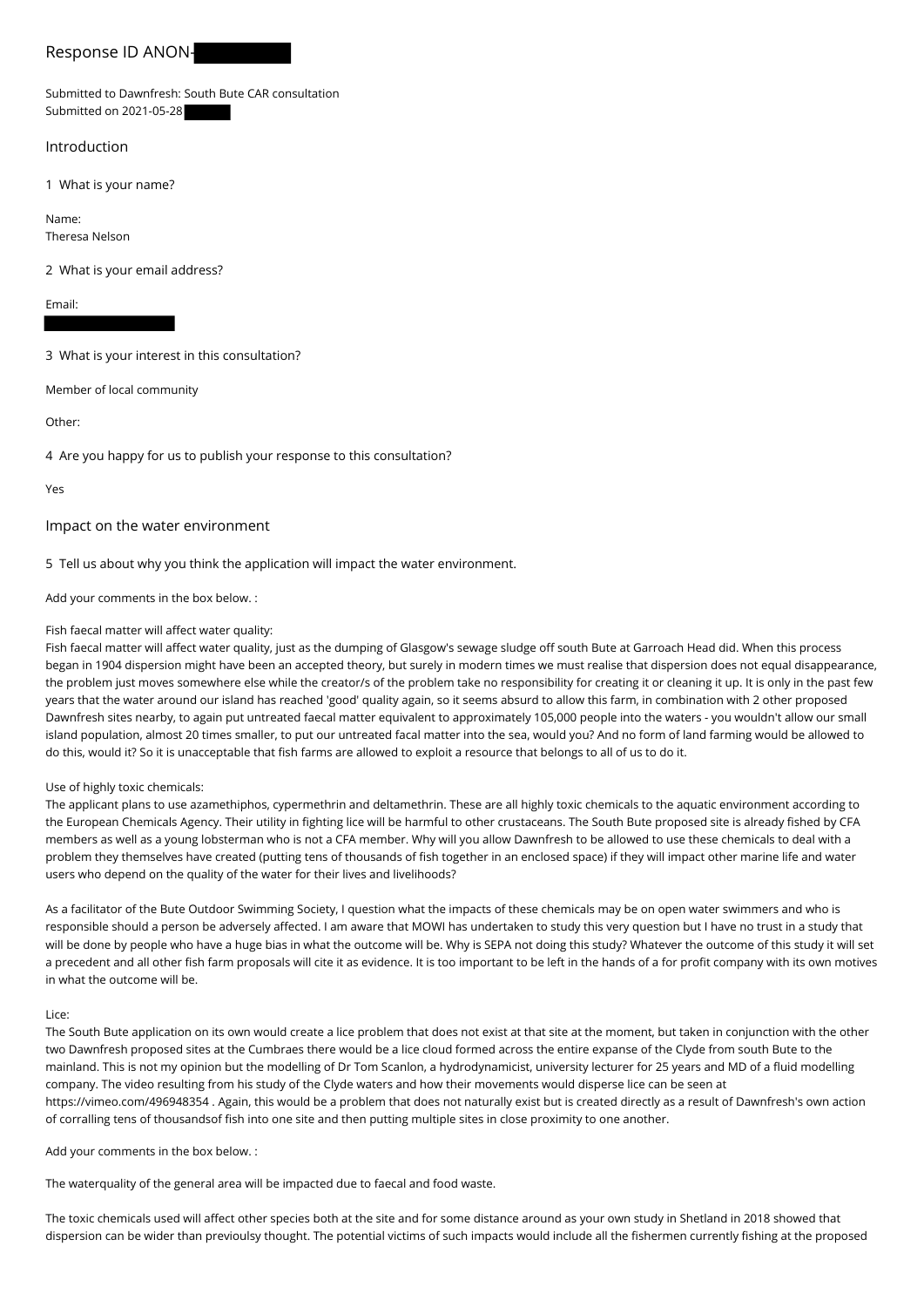South Bute site and in vicinities nearby, the newly installed oysters at Largs Yacht Marina and Fairlie Quay, and the otters that live and feed around Bute, but particularly those near Hawks Neb, photos of which can be seen on the Isle of Bute FB group page.

The lice problem that will be created by this proposed site, exponentially increased by the other two proposed sites, will have a huge impact on the wild salmon and trout populations as has recently been accepted. Does SEPA not have an obligation to protect the salmon as they swim to and from the Endrick Waters SAC? How can these applications even be considered?

The Bute Outdoor Swimming Society FB group page now has approx 500 members, many swimming here on Bute or in other parts of the world, who aspire to come to the beautiful coastal waters of Bute to swim and in the meantime enjoy all the photos the local swimmers post. There have been several swims by the group through the very site of the proposed Dawnfresh South Bute site. It would be a tragedy to close this beautiful section of isolated coastline to use by the people who live on or visit Bute.

Add your comments in the box below. :

The three bath treatment chemicals that have been mentioned in the CAR application - azamethiphos, cypermethrin and deltamethrin.

I did not see Formaldehyde or hydrogen peroxide mentioned in the papers we were allowed to see but they would also be of concern if they are mentioned in other documents.

Faecal waste from a large number of fish over an extended period of time - after all we know what happens to a fish tank , even a goldfish bowl, if not cleaned every few days!

I do not understand why we are being given data to look at from 2018 that has been put into outdated modelling software. I also do not understand why Dawnfresh have been allowed to create the model they have based on an insufficient amount of current gathering days if there were difficulties due to weather, an instrument being dislodged by another water user or a glitch in the equipment, then surely it is up to Dawnfresh to spend the time and money to gather the appropriate amount of data. If I as an individual am applying for planning permission to build a house I am not able to gloss over problem areas or cut corners in making the application; why should a company get to do that when there is so much at stake? I do not understand why Glasgow airport wind data and Inverkip meteorological data is used in the modelling. It may be what is available (though there was Inverkip wind data available, I checked the site they referenced in the application) but any of us living in the area know that the winds and weather we face are completely different to that in either of the other two locations mentioned. My husband has been on the tugs on the Clyde since 1974 and can definitively tell you that! After the ECCLR report chastised SEPA rather rigorously for lack of oversight and SEPA reformed its application standards, why are these applications being allowed to use old, irrelevant data input to outdated modelling systems in their submission?

Add your files and documents below: No file uploaded

## Impact on people who use water environment

6 Tell us about why you think the application will impact on people who use the water environment.

Add your comments in the box below. :

I think that it will cost some people part or all of their livelihood (CFA/other fishermen who use the area/exact site)

I think it will impact the success of the re-introduction of oysters to the area, a project that will improve the water quality rather than negatively impact it as the proposed fish farms would

All three proposed farm sites are directly in the highest use areas for kayaking, sailing and merchant navy activity so anyone involved in any of these activities will be impacted

Wild swimmers would lose use of an entire section of the Bute coastline as would the newly established paddle boarding company on Bute and the round Bute sail would be hampered

It is not just the people who get in or on teh water but the people who enjoy being near the coast - everytime I have ever walked along the West Island Way, I have always met both locals and visitors enjoying the scenery - sealife, birdlife, the watersports activities going on close by, the various merchant and military vessels that can be seen. To put a fish farm directly adjacent to the designated path is unthinkable.

Add your comments in the box below. :

As above

Add your comments in the box below. :

As in question 5, part 3: The three bath treatment chemicals that have been mentioned in the CAR application - azamethiphos, cypermethrin and deltamethrin.

I did not see Formaldehyde or hydrogen peroxide mentioned in the papers we were allowed to see but they would also be of concern if they are mentioned in other documents.

Faecal waste from a large number of fish over an extended period of time - after all we know what happens to a fish tank , even a goldfish bowl, if not